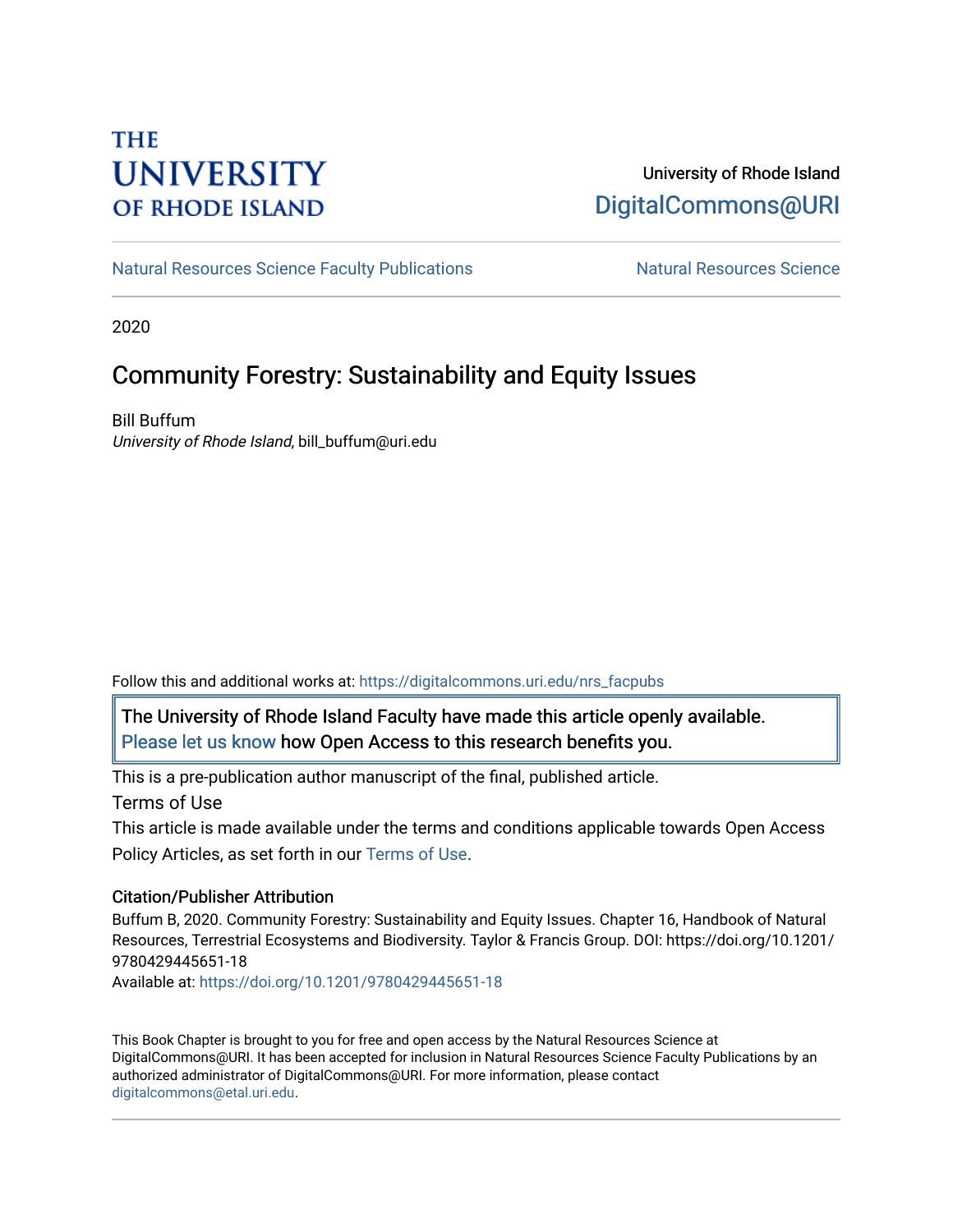### **Community Forestry: Sustainability and Equity Issues (2020)**

Bill Buffum, Department of Natural Resources Science, University of Rhode Island

The following manuscript is the original version submitted for publication in 2020. A slightly modified version was subsequently published and is available with the following citation: Buffum B, 2020. Community Forestry: Sustainability and Equity Issues. Chapter 16, Handbook of Natural Resources, Terrestrial Ecosystems and Biodiversity. Taylor & Francis Group. DOI: <https://doi.org/10.1201/9780429445651-18>

### **Abstract**

Governments around the world are increasingly handing over the authority for the management of national forests to the local communities. By 2016, governments in 62 countries had given communities legal rights to manage 732 million hectares of national forest. This approach has been particularly widespread in South Asia. Nepal and India have the oldest and largest programs in the region: community forest user groups in Nepal managed 22 million hectares of national forest in 2016, while forest protection committees in India managed 17 million ha of national forest in 2011. The experience of Nepal and India in the 1980s and 1990s encouraged the development of community forestry programs in many other countries. Overall, community forestry programs have been highly successful at providing a wide range of economic and social benefits to the participating user groups. However, concerns have been raised about the ability of user groups to manage their community forests on a sustainable basis and share products in an equitable manner. This entry reviews the literature related to the sustainability and equity of forest management in community forests.

### **Introduction**

In recent years, many governments around the world have given local communities the authority to manage blocks of national forest (1-3). By 2016, governments had given communities legal rights to manage 732 million hectares of national forest in 62 countries, representing 28% of the forests in these countries (4). This approach has been particularly widespread in South Asia, where Nepal and India have the oldest and largest programs. In Nepal, 22,266 community forest (CF) user groups were managing 22 million hectares of national forest in 2016 (5), while in India, 84,632 forest protection committees were managing 17 million hectares of national forests in 2011 (6). The experience of Nepal and India in the 1980s and 1990s influenced the development of forestry programs in many other countries throughout the world (7). Overall, community forestry programs have been highly successful at providing a range of economic and social benefits to the participating user groups (1-3). However, concerns have been raised about the ability of user groups to manage their CFs on a sustainable basis and share the CF products in an equitable manner. This entry reviews the literature related to the sustainability and equity of forest management in CFs.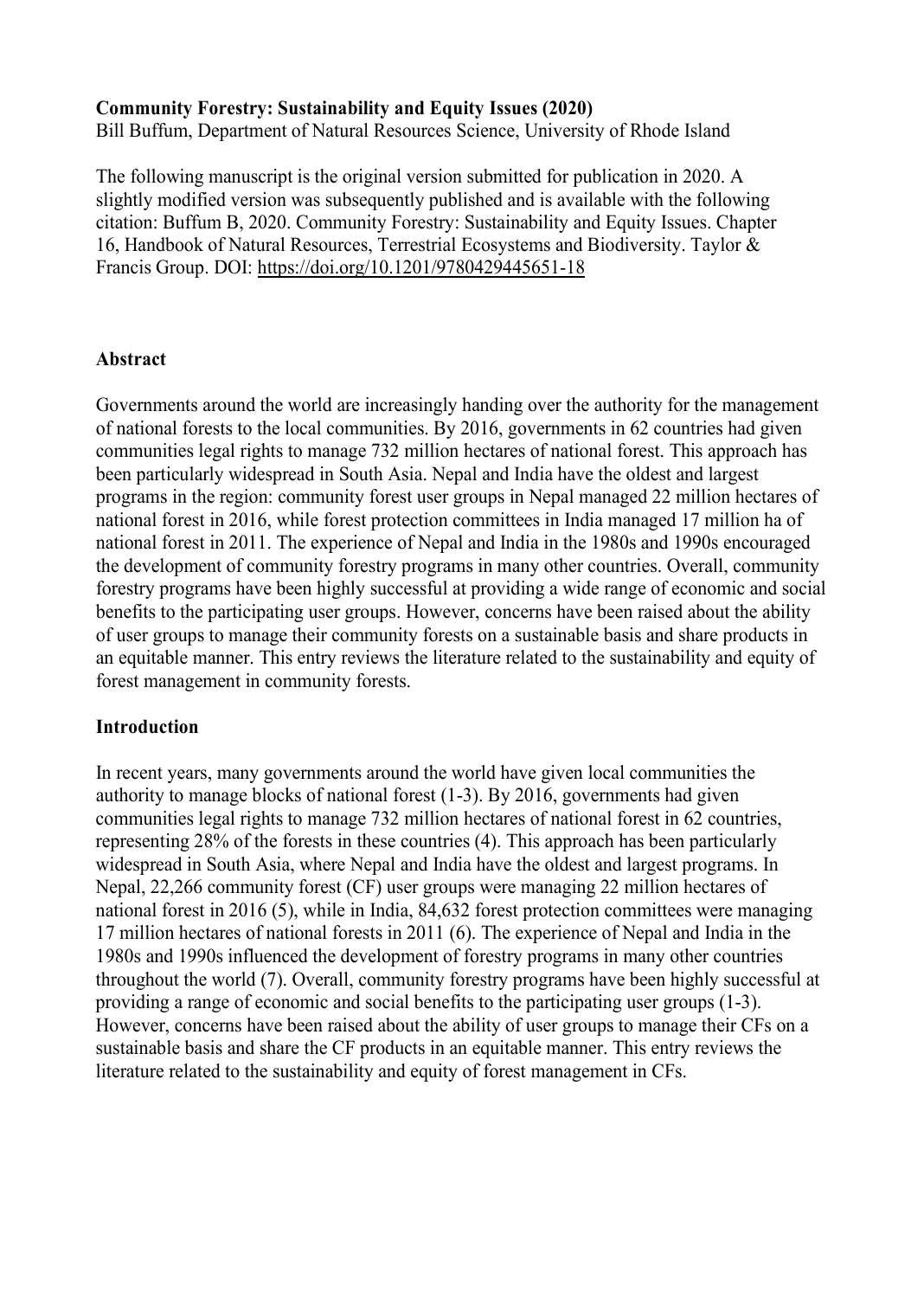## **Operation of Community Forests**

Communityforestryhasrecentlybeendefinedas "forestrypracticeswhichdirectly involvedirect forest users in common decision-making processes and implementation of forestry activities" (8, p. 3). There are many variations on how CFs operate in different countries. The key feature isthat a group of traditional users of a national forest is given legal rights to manage a specific block of national forest under the guidance ofthe national forestry department (FD). Typically, the users must prepare a community forestry management plan for approval by the FD. Then, a CF management committee elected by the members assumes responsibility for management of the CF.TheCFmanagement committee organizes regular meetings of the usersto implement the CF management plan.

An important activity in all CFs is patrolling to ensure that illegal harvesting of nontimber forest products or forest grazing is not taking place. In some CFs, one or more forest guards are hired, while in other CFs, the members take turns patrolling the forest on a voluntary basis. Besides patrolling, other management activities include nursery management, tree-planting in degraded areas, thinning and tending operations, and harvesting, as well as grazing and fire protection. When members require wood products, they request the CF management committee to issue a permit. The management committeeverifieswhetherthememberhas already received his/her allocation of products according to the guidelines in the management plan. The CFs generate income from royalty payments from the harvesting of wood products and contributions from visitors. The funds are used for a variety of purposes, including providing loans and emergency support to members, constructing CF offices, providing meals during work days and meetings, and contributing to local development activities. In some countries, the CF user group is obligated to share some of the revenue with the FD.

### **Sustainability of Silviculture Practices in CFs**

Community forestry programs have had a positive impact on forest cover and production of wood products. CFs have been found to exhibit greater increases in forest cover than government forests, according to studies based on analyses of satellite imagery and aerial photography (9-11) and forest inventories(12, 13). Community forestry has been linked to reduced rates of deforestation in countries such as Mexico (14).Community forestry may support carbon sequestration as a function of increased timber stocks: a study of CFs in Nepal estimated that annual forest growth resulted in the sequestration of  $4,700$  tCO<sub>2</sub>e per year in 630 hectares (15). Community forestry also supports the efforts of governmentsin forestprotection by increasing community participation in forest management: illegal logging on public lands has been reported to cost governments US\$10-15 billion per year (16).

However, there are concerns that some CF user groups may lack the technical skills and discipline to harvest their CFs in a sustainable manner  $(3, 16-18)$ . Not all CFs are successfully managed: "members of some groups fail to perceive the growing scarcity of their local forests, fail to create effective rules to counteract the incentives to overharvest, and fail to enforce their own rules" (19, p. 228). In Nepal, it was reported that some CF user groups did not understand the forest inventory process, and the lack of simple approaches to regulating the harvests led to overharvesting, especially in CFs containing high value timber (20). Community ownership has been reported to have resulted in overharvesting and increased rates of deforestation in Papua New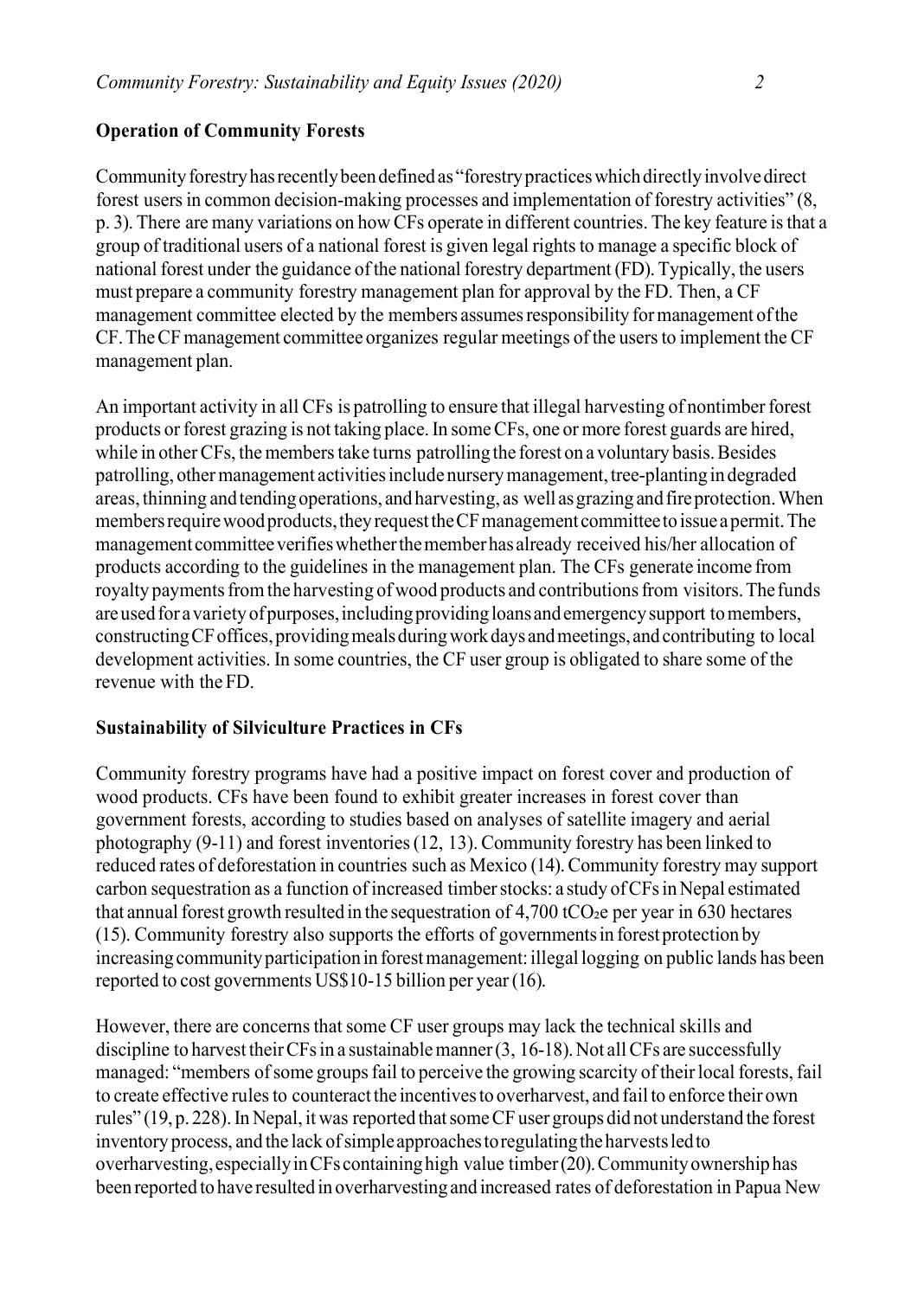Guinea (16). On the other hand, studies in Bhutan found that user groups were managing their  $CFs$ in accordance with their management plans without any indications of overharvesting (21, 22) or negative impacts on species composition, regeneration, and productivity (23).

There is concernthatusergroupharvesting approaches,whichareusuallybasedonsingle-tree selection, may not promote natural regeneration of preferred species and maintain forest diversity. This issue has rarely been studied in CFs, but in other forests, single-tree selection was reported to reduce diversity and favor shade tolerant species  $(24, 25)$ . Another study reported that regeneration and stem density of important species had not recovered two decades after selective logging in India (26). However, other studies have reported that single-tree selection caused less damage to forests than harvesting systems that create large gaps in the forest canopy  $(27)$ , maintained tree diversity (28-31), and was operationally more efficient than group selection (32). Decisions about whethersingle-tree selection is appropriate for a particular CF will have to be based on the silvics of the concerned tree species.

Additionally, the concern is that user groups may high-grade the CFs through excessive removal of the straightest stems of economically valuable species, resulting in residual stands containing crooked and otherwise deformed overstory trees and genetic selection of inferior genotypes(33- 35). This process of "high-grading," which occurs when forest managers maximize current profits rather than long-term productivity has been well documented in North America (36, 37), but is widespread in many other regions.

Surprisingly, the sustainability of harvesting approaches in CFs has rarely been addressed by researchers: a recent review of participatory forest management (PFM) concluded that "the most conspicuous absence fromthePFMliterature is a thorough analysis offorestry itself, the technology of intervention in a forest ecosystem to provide a reliable supply ofthe products and benefits required by the users" (1, p. 2). A number of authors have noted that professional foresters have not yet been able to provide silvicultural guidance to meet the diverse needs of community forestry user groups  $(1, 3, 38-40)$ . Victor  $(39, p. v_i)$  summed up this issue as follows: "Unfortunately, the development and spread of alternative forest management practices (barefoot silviculture) for community forestmanagementhas yetto really begin.Mostforesters' knowledge islimited to mensuration and silviculture developed for timber production at an industrial scale. As a result, it is difficult for government foresters to readily provide appropriate advice to users and to recognize good and bad community forestry practice or to suggest feasible improvements."

With the rapid expansion of community forestry in developing countries, it is important to assess the sustainability ofCF harvesting practices, which are generally based on indigenous knowledge and traditional practices of selection cutting. If these harvesting practices are not sustainable, there is an urgent need for technical assistance and training.

## **Equity in Community Forests**

Despite the many positive achievements of CFs, there is evidence that community forestry programs do not always provide benefits equally to all social groups, and in some cases, CFs may actually increase inequality (7, 41).The emerging equity issues are part ofwhatthe donor and practitioner literature refers to as the "second-generation" issues of community forestry (1). Two aspects of equity apply to community forestry: political equity, which involves participation in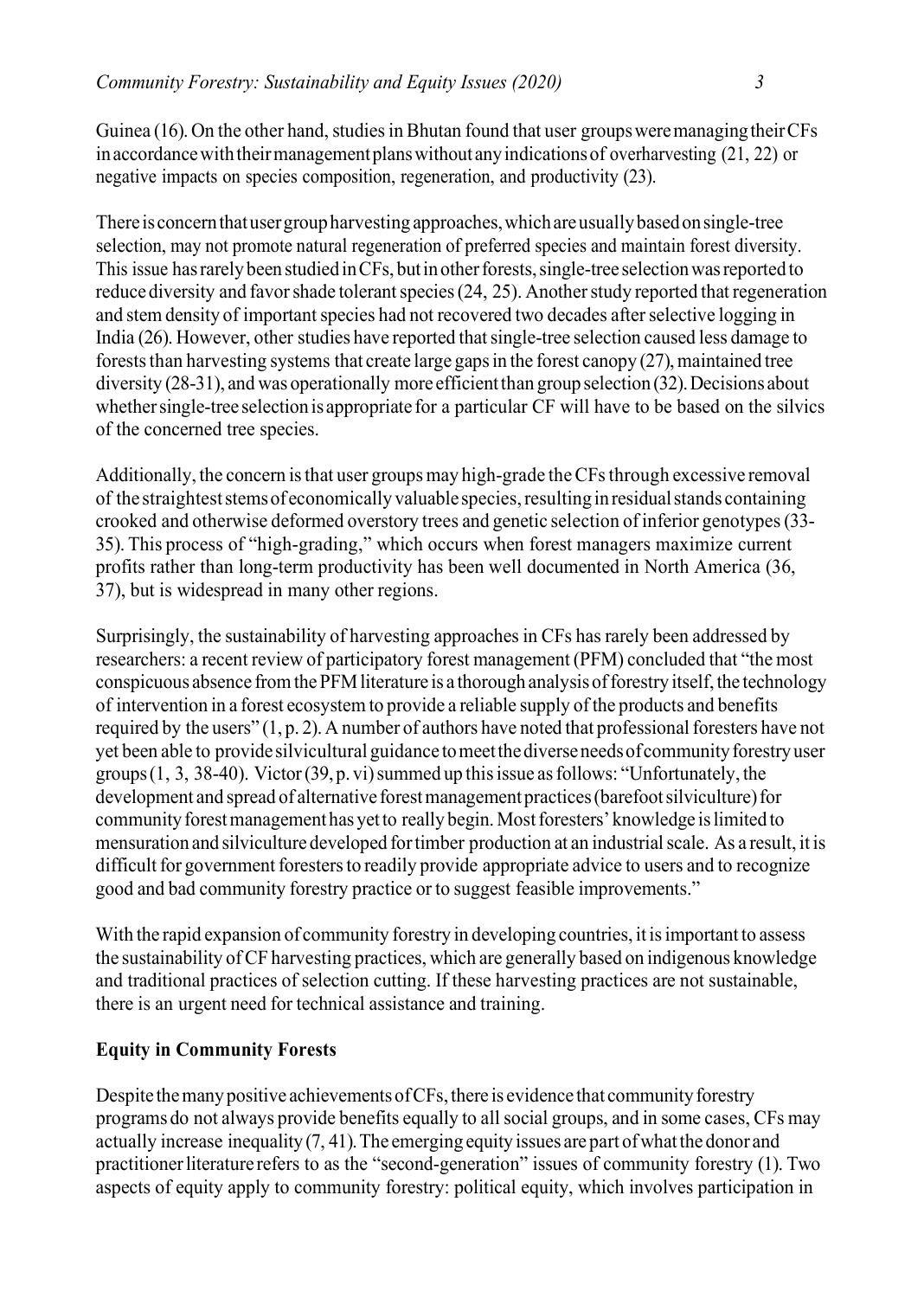decision-making and the ability of stakeholders to express their ideas and concerns; and economic equity, which involves the distribution of benefits (42). In the context of community forestry, equity is usually understood to refer to "fairness" rather than "equality": the management of a CF is considered to be equitable if the members view their share of use and decision-making rights as being fair (43).

Several studies have investigated the lack of political equity (participation in decision-making) in CFs. Menzies  $(2, p.17)$  noted that "traditional societies are rarely equitable and participatory... there may be aspects of traditional social capital that do not favor 'just and wise' management of forest resources." Management committees in many countries were dominated by political, social, or economic elites and thusresulted in "elite capture" oftheCF management process by men and high caste groups (17, 44, 45). Cultural norms have discouraged women from participating in CF meetings (46), and women were excluded from decision-making even in seemingly participatory user groups(47). However, there are also examples of positive political equity inCF: in contrast to the above studies, some authors have reported the positive impacts of increased understanding and collaboration in CFs between dominant and disadvantaged ethnic groups, and betweenmen and women (48-51), and other studies have noted that involvement of elites in community development activities does not necessarily lead to elite capture (52, 53).

Other studies have documented a lack of economic equity (distribution of benefits) in some CFs. For example, some management committees in Nepal practiced favoritism in distributing products (46, 54), CF rules were biased towards meeting the needs of richer households (55), and influential members were allowed to graze their animals in CFs even when the bylaws of the CF prohibited forest grazing (56). In other CFs, the poorest members of the user groups had less accesstoCF products than the richer and higher caste members (57-61), and benefited less from loans from CF user group funds (62).

Equity has environmental consequences in addition to social consequences: a study of CFs in the Indian Himalayas found that improved forest condition was associated with reduced levels of conflict amongusers andgreaterinvolvementofwomenindecision-making—theCFsthatdidnot have internal conflicts were better able to make effective decisions about forest protection, and women were able to make sound management decisions due to their strong involvement in the collection of forest products (63). Thus, national governments have many reasons for adopting community forestry programs that ensure equity in CFs. The linkage between equity and conservation isreflected in the objectives of theUNConventiononBiologicalDiversity,which include conservation of biological diversity, sustainable use of its components, and fair and equitable benefit sharing (64).

## **Attributes of CFs and National Forestry Policies That Result in Successful Management of CFs**

Several authors have conducted multi-country studies to identify the attributes of successful user groups in an attempt to understand why some forestry user groups are better able than others to manage their forests sustainably and equitably  $(43, 65-67)$ . These studies are complicated by different views of what constitutes success in a CF. The most common indicator of successful forest management is improved forest condition, which was used in recent analyses of forest governance in the Indian Himalaya (63) and Nepal (68). However, other indicators of success,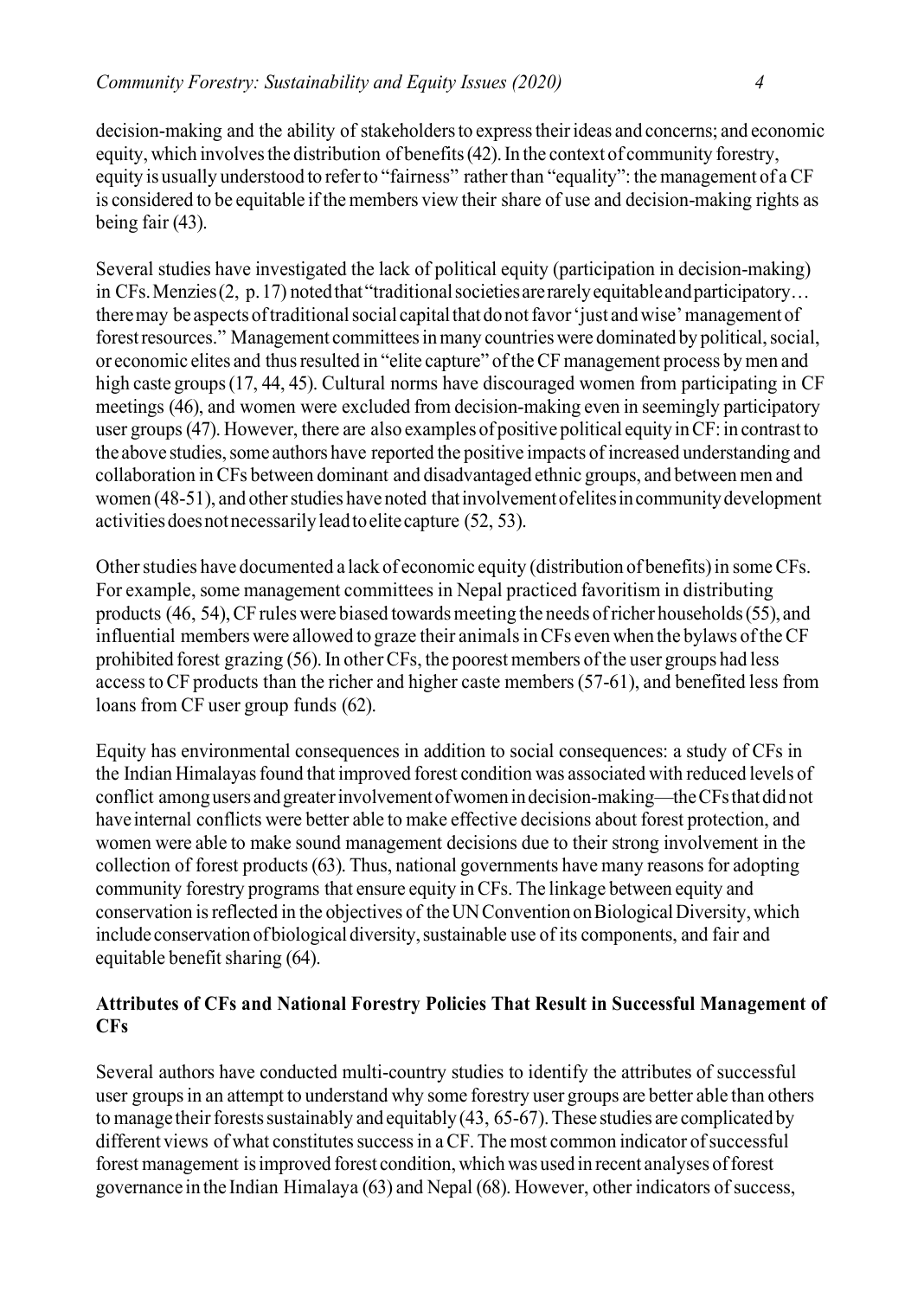such as equity of benefit sharing or fulfillment of local needs, may be equally important (66). For example, some CFs in Nepal exhibited significant increase in forest cover but produced few benefits for the user groups, and the CF products were unfairly distributed among the members, especially to poor users who lacked access to forest products on private land (69).

The set of positive attributes prepared by Ostrom (65)(Table 1) is more detailed than other recent analyses of forestry user groups (63, 66, 67, 70). Ostrom's list includes attributes of user groups that are conducive to a community adopting orchanging ruleslimiting accessto their forests(65, p.4). These attributes are relevant because CF user groups in many countries must initiate the process of forming a CF, even though the government subsequently plays a significant role in supporting the user group. Ostrom's list also includes several attributes of CFs—including that the forest should not be sodegraded that it is useless to organize, or so underutilized that there islittle advantage from organizing. Governments in many countries have been unwilling to hand over well-stocked forests for community management(2, 3). For example, forest policiesin Nepalsince 2000 have restricted the handover of well-stocked forests in the Terai/Churia regions while continuing to promote the handover of relatively low value forestsin the mid-hills (48, 71). The Forest Department in India reportedly retained control of the most productive forest land and allocated fragmented and degraded patches for community management (71). In Bhutan, however, after initially only handing over degraded forests to communities, the government decided to give villagers a stronger incentive to participate by stipulating that CFs should be approximately 50% well stocked (72, 73). This provision was probably influenced by the abundance of forest resources in Bhutan, but appears to reflect a genuine willingness to give up control of some national forests in order to promote economic development at the village level (74).

## **Table 1 Summary of Ostrom's Attributes of Successful User Groups (65).**

- The forest should not be so degraded that it is useless to organize, or so underutilized that there is little advantage from organizing.
- Reliable and valid information about the general condition of the resource should be available at reasonable costs. The availability of resource units should be relatively predictable.
- The resource should be sufficiently small, given the transportation and communication technology in use, so that users can develop accurate knowledge of external boundaries and internal microenvironments.
- Users should be dependent on the resource for a major portion of their livelihood or other variables of importance to them. Users should have a shared image of the resource and how their actions affect each other and the resource.
- Usersshould have a sufficiently lowdiscountrate in relation to future benefitsto be achieved from the resource. Users with higher economic and political assets should be similarly affected by a current pattern of use.
- Users should trust each other to keep promises and relate to one another with reciprocity.
- Users should be able to determine access and harvesting rules without external authorities countermanding them. Users should have learned at least minimal skills of organization through participation in other local associations or learning from neighboring groups.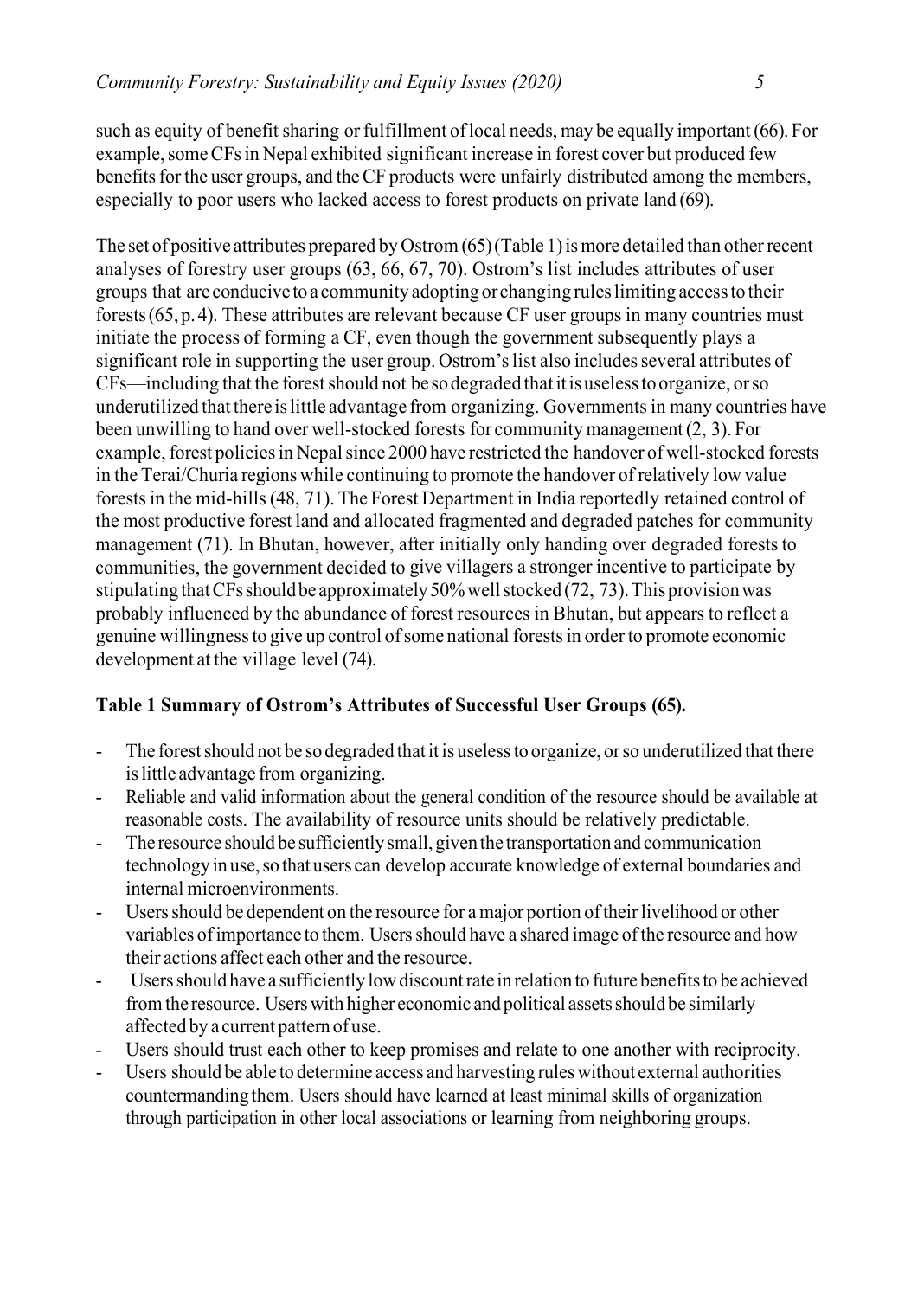### **Conclusions**

Community forestry programs are expanding throughout the world. The experience to date has largely been positive: CFs in many countries have been able to provide a range of social and economic benefits, and many CF user groups have demonstrated that they are capable of effectively managing the forestresourcesin theirCFs. However, there are still questions about the sustainability of harvesting and management systems in CFs, and the lack of political and economic equity in some CFs is troubling. It is crucial that additional research be conducted on these issues to provide guidance for the development of national community forestry policies and programs so that appropriate technical support is provided to CF user groups to maximize their ability to manage CFs in a sustainable and equitable manner.

## **References**

- 1. Lawrence, A. Beyond the second generation: Towards adaptivenessin participatory forest management. *Veterinary Science, Nutrition and Natural Resources*, 2007. 2(28): p. 15.
- 2. Menzies, N.K. 'Global Gleanings' Lessons from six studies of community-based forest management, *Report for Ford Foundation's Environment and Development Affinity Group (EDAG)*. 2002, Ford Foundation: Berkley.
- 3. Carter, J. Recent Experience in Collaborative Management CIFOR Occasional Paper No. 43. 2005, Centre for International Forestry Research: Bogor.
- 4. Gilmour, D. Forty Years of Community-Based Forestry: A Review of its Extent and Effectiveness. 2016, FAO: Rome.
- 5. Bhandari, P.K., et al. Importance of community forestry funds for rural development in Nepal. *Resources*, 2019. 8(2): p. 85.
- 6. Bhat, A.W. Forest conservation and livelihood generation through joint forest management in India. *Forest*, 2018. 3(2).
- 7. Hobley, M.Building state-people relationshipsin forestry,In *Forest Policy and Environment Programme: Grey Literature, G. Shepard et al., Editors*. 2005, Forest Policy and Environment Programme, Overseas Development Institute: London. p. 7.
- 8. Maryudi, A. et al., Back to basics: Considerations in evaluating the outcomes of community forestry. *Forest Policy and Economics*, 2012. 14(1): pp. 1-5.
- 9. Gautam, A.P., G.P. Shivakoti, and E.L. Webb. Forest cover change, physiography, local economy, and institutions in a mountain watershed in Nepal. *Environmental Management*, 2004. 33(1): pp. 48-61.
- 10. Gautam, A.P.,E.L. Webb, and A.Eiumnoh. GIS assessment ofland use/land cover changes associated with community forestry implementation in the Middle Hills of Nepal. *Mountain Research and Development*, 2002. 22(1): pp. 63-69.
- 11. Sakurai, T., et al. Efficiency oftimber production in community and private forestry in Nepal. Environment and Development Economics, 2004. 9: pp. 539-561.
- 12. Branney, P. and K.P. Yadav.*Change inCFCondition and Management*. 1998, Nepal-UK Community Forestry Project: Kathmandu.
- 13. Yadav, N.P., et al. Forest management and utilization under community forestry. *Journal of Forest and Livelihood*, 2003. 3(1): pp.37-50.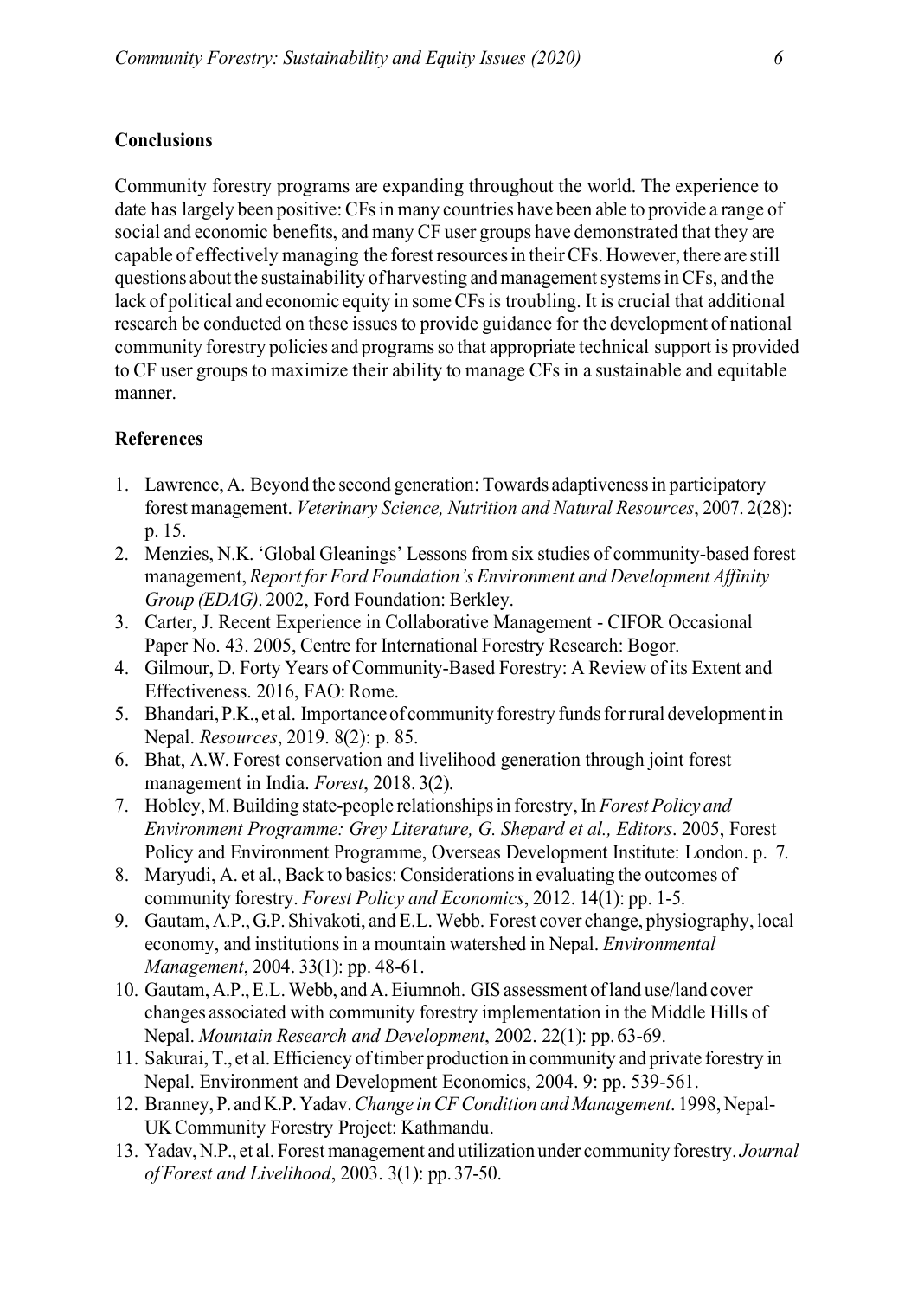- 14. Barsimantov, J. and J. Kendall. Community forestry, common property, and deforestation in eight Mexican states. *The Journal of Environment & Development*, 2012. 21(4): pp. 414-437.
- 15. Bhattarai,T.,et al.The carbonsequestrationpotentialof communitybasedforest managementin Nepal. *International Journal of Climate Change*, 2012. 3(2): pp. 233- 254.
- 16. White, A. and A. Martin. *Who Owns the World's Forests? Forest Tenure and Public Forests in Transition.* 2002, Center for International Environmental Law: Washington, DC. p. 30.
- 17. Kellert, S.R., et al. Community natural resource management: Promise, rhetoric, and reality. *Society & Natural Resources*, 2000. 13(8): pp. 705-715.
- 18. Roberts, E.H. and M.K. Gautam. *Community Forestry Lessons for Australia: A Review of InternationalCase Studies*. 2003,The Australian National University: Canberra. p. 16.
- 19. Gibson,C.C.,M.A.McKean, andE.Ostrom.Some initialtheoreticallessons,In*People andForests: Communities, Institutions, and Governance*, C.C. Gibson, M.A. McKean, and E. Ostrom, Editors. 2000, MIT Press: Cambridge, MA. pp. 227-242.
- 20. Maharjan, M.R. Yield regulation techniques for community forest management in Nepal: Opportunities and constraints, In *Cultivating Forests - Alternative Forest Management Practices and Techniques for Community Forestry*, M. Victor and A. Barash, Editors. 2001, RECOFTC: Bangkok. pp. 189-197.
- 21. Buffum,B., G. Gratzer, and Y.Tenzin. The sustainability ofselection cutting in a late successional broadleaved community forest in Bhutan. *Forest Ecology and Management*, 2008. 256: pp. 2084-2091.
- 22. Buffum, B., et al. Equity and Sustainability of Community Forestry in Bhutan: Analysis of Three Village Case Studies. 2005, Royal Government of Bhutan: Thimphu.
- 23. Moktan, M.R., L. Norbu, and K. Choden. Can community forestry contribute to household income and sustainable forestry practices in rural area? A case study from Tshapey and Zariphensumin Bhutan. *Forest Policy and Economics*, 2016. 62: pp. 149-157.
- 24. Jenkins, M.A. and G.R. Parker, Composition and diversity of woody vegetation in silvicultural openingsofsouthern Indiana forests.*Forest Ecology and Management*, 1998. 109: pp. 57-74.
- 25. Schuler, T.M., Fifty years of partial harvesting in a mixed mesophytic forest: Composition and productivity. *Canadian Journal of Forest Research*, 2004. 34: pp. 985-997.
- 26. Ganesan,R. andP.Davidar.Effect oflogging on the structure and regeneration of important fruit bearing trees in a wet evergreen forest, southern Western Ghats, India. *Journal of Tropical Forest Science*, 2003. 15(1): pp.12-25.
- 27. Rice, R.E., R.E. Gullison, and J.W. Reid. Can sustainable management save tropical forests? *Scientific American*, 1997. 276(4): pp. 44-49.
- 28. Cannon, C.H., D.R. Peart, and M. Leighton. Tree species diversity in commercially logged Bornean rainforest. *Science*, 1998. 281(5381): pp. 1366-1368.
- 29. Dekker, M. and N.R. de Graaf. Pioneer and climax tree regeneration following selective logging withsilviculture inSuriname.*ForestEcologyandManagement*,2003.172(2- 3):pp.183-190.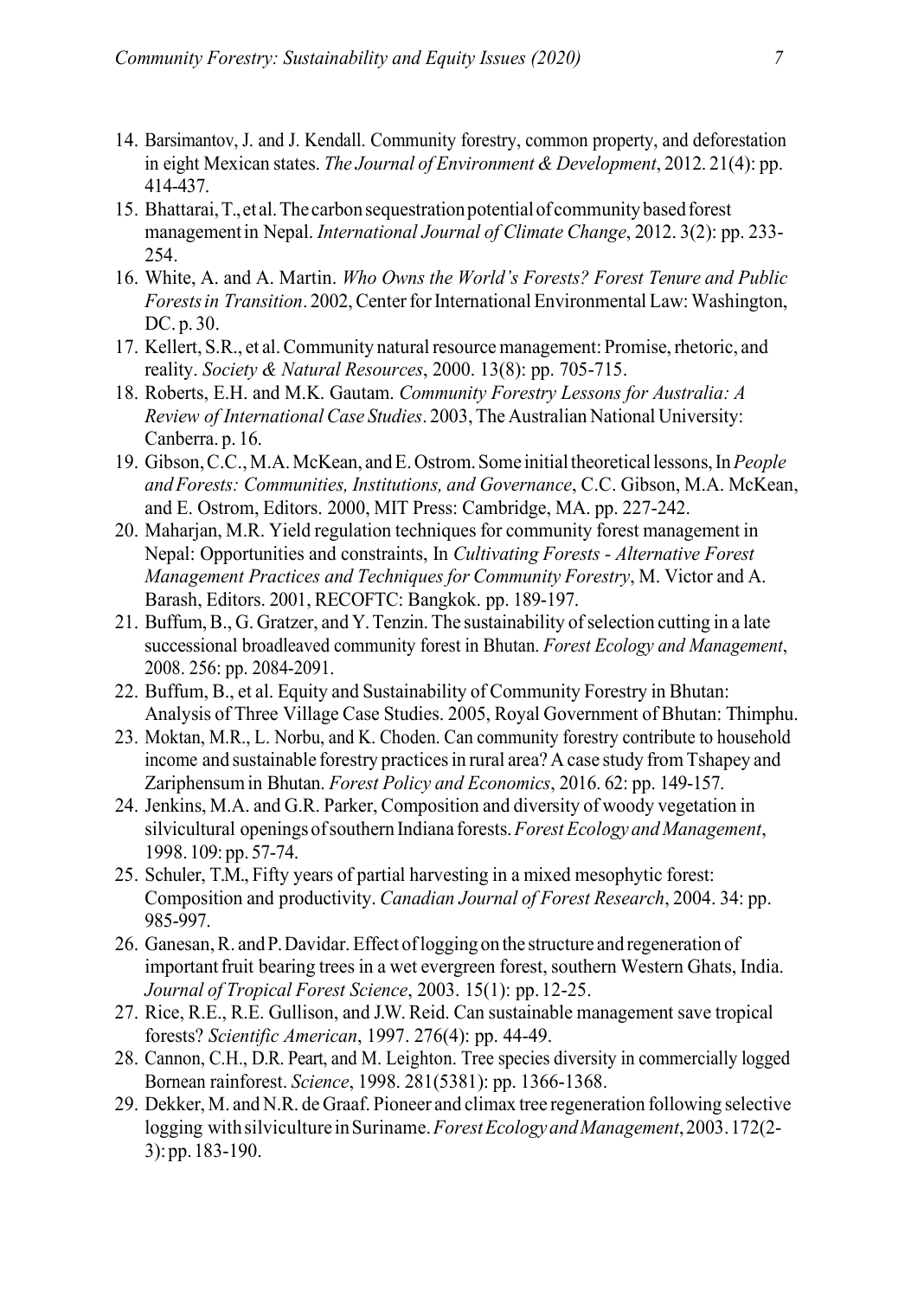- 30. Montagnini, F., et al. Tree regeneration and species diversity following conventional and uniform spacing methods of selective cutting in a subtropical humid forest reserve. *Biotropica*, 1998. 30(3): pp. 349-361.
- 31. Webb,E.L. andR. Peralta.Tree community diversity oflowland swamp forestin northeastCosta Rica, and changes associated with controlled selective logging. *Biodiversity and Conservation*, 1998. 7(5): pp. 565-583.
- 32. Suadicani, K. and D. Fjeld. Single-tree and group selection in montane Norway spruce stands: Factors influencingoperational efficiency.*ScandinavianJournalofForestResearch*, 2001.16:p.79-87.
- 33. Clatterbuck,W.K.*TreatmentsforImprovingDegradedHardwood Stands*.Publication FOR-104. 2006, University of Kentucky: Knoxville, TN.
- 34. Nyland,R.D.Rehabilitating cutoverstands: Some ideasto ponder.In*Proceedings ofthe Conference on Diameter-Limit Cutting in Northeastern Forests*, 2006, Northeastern Research Station, U.S. Forest Service: Amherst, MA.
- 35. Oliver,C.D. andB.C.Larson.*Forest Stand Dynamics*.Update ed. 1996,Wiley:New York.p. 520.
- 36. Kenefic,L.S. andR.D.Nyland.*Diameter-LimitCutting andSilviculture inNortheastern Forests*. 2005, Forest Service, United States Department of Agriculture: Newtown Square.
- 37. Kenefic,L.S. andR.D.Nyland.Facilitatingadialogue aboutdiameter-limit cutting.In *Proceedings of the conference on diameter-limit cutting in northeastern forests,* 2006, Northeastern Research Station, U.S. Forest Service: Amherst, MA.
- 38. Donovan, D.G. Where's the forestry in community forestry? In *Cultivating Forests: Alternative Forest Management Practices and Techniques for Community Forestr*y, M. Victor and A. Barash, Editors. 2001. RECOFTC: Bangkok.
- 39. Victor, M. The search for a barefoot silviculture: Too little, too early? In Cultivating Forests: Alternative Forest Management Practices and Techniques for Community Forestry,M.VictorandA. Barash, Editors. 2001.RECOFTC: Bangkok.
- 40. Pokharel, R.K., et al. Assessing the sustainability in community based forestry: A case from Nepal. *Forest Policy and Economics*, 2015. 58: pp. 75-84.
- 41. Schreckenberg, K., C. Luttrell, and C. Moss. Participatory forest management: An overview, In *Forest Policy and Environment Programme*: Grey Literature,G. Shepard et al., Editors. 2006, Forest Policy and Environment Programme, Overseas Development Institute: London.
- 42. Mahanty, S., et al. Equity in community-based resource management,In *Hanging in the Balance: Equity inCommunity-BasedNatural Resource Management in Asia*, S. Mahanty, et al., Editors. 2006, RECOFTC and East-West Center: Bangkok. pp. 1-13.
- 43. McKean,M.A.Common property:Whatisit,whatisit good for, andwhatmakesit work? In P*eopleandForests:Communities,Institutions,andGovernance*,C.C.Gibson, M.A.McKean,and E. Ostrom, Editors. 2000, MIT Press: Cambridge, MA. pp. 27-55.
- 44. Uprety, D.R. Conflicts in natural resource management: Examples from community forestry. Jahrbuch der Österreichischen Gesellschaft für Agrarökonomie, 2006. 15: pp. 143-155.
- 45. Race, D., R. Thwaites, and B. Devkota. Community forestry and community development in Nepal, In *Community Forestry in Nepal*, R. Thwaites, R. Fisher, and M. Poudel,Editors.2017, Routledge: London. pp. 82-107.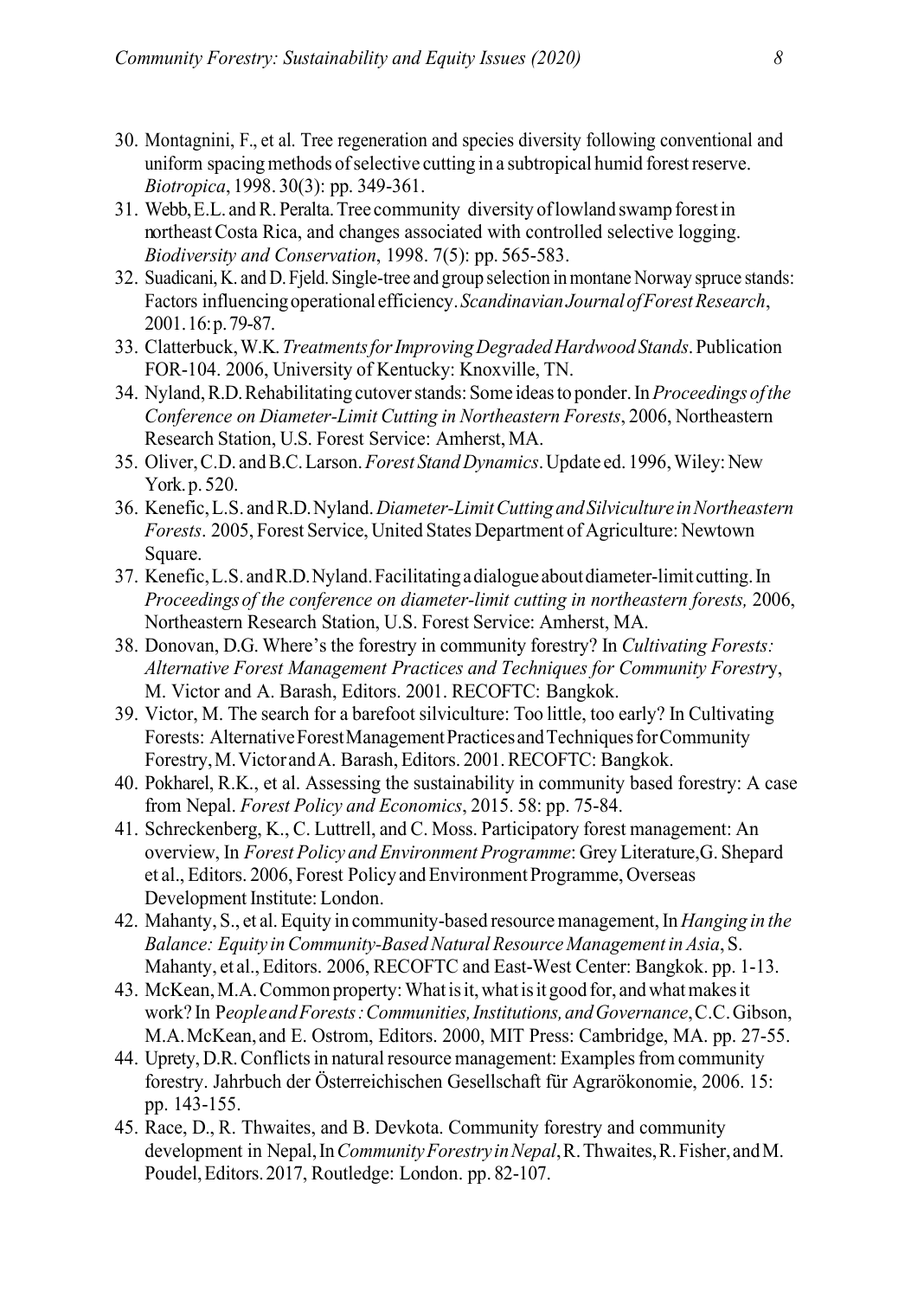- 46. Springate-Baginski, O., et al. Community forest management in the middle hills of Nepal: The changing context. *Journal of Forest and Livelihood*, 2003. 3(1): pp. 5-10.
- 47. Agarwal, B. Participatory exclusions, community forestry, and gender: An analysis for South Asia and a conceptual framework. *World Development*, 2001. 29(10): pp. 1623- 1648.
- 48. Bhattarai, B. Widening the gap between Terai and hill farmersin Nepal: The implications of the new forest policy 2000, In *Hanging* in the Balance: Equity in *Community-BasedNaturalResource Management inAsia*, S. Mahanty, et al., Editors. 2006,RECOFTCand East-WestCenter:Bangkok. pp. 143-161.
- 49. Buffum, B., A. Lawrence, and K.J. Temphel. Equity in community forests in Bhutan. *International Forestry Review*, 2010. 12(3): pp.187-199.
- 50. Luintel, H. Do civil society organizations promote equity in community forestry? A reflection from Nepal's experiences, In *Hanging in the Balance: Equity in Community-Based Natural Resource Management in Asia*, S. Mahanty, et al., Editors. 2006, RECOFTC and East-West Center: Bangkok. pp. 122-142.
- 51. Luintel, H. et al., The effect of the Nepal community forestry program on equity in benefitsharing. *The Journal of Environment & Development*, 2017. 26(3): pp. 297- 321.
- 52. Dasgupta, A. and V.A. Beard. Community driven development, collective action and elite capture in Indonesia. *Development and Change*, 2007. 38(2): pp. 229-249.
- 53. Mansuri,G. andV.Rao.Community-based and-driven development:Acriticalreview. *TheWorld Bank Research Observer*, 2004. 19(1): pp. 1-39.
- 54. Varalakshmi, V.Joint forest management and conflict in Haryana, India, In *Community- BasedForestResourceConflict Management*,K.Means andC.Josayma, Editors.2002,Food and Agriculture Organization, United Nations: Rome. pp. 321.
- 55. Adhikari, B. Poverty, property rights and collective action: Understanding the distributive aspects of common property resource management. *Environment and Development Economics*, 2005. 10: pp. 7-31.
- 56. Pandit, B.H. and G.B. Thapa. Poverty and resource degradation under different common forest resource management systems in the mountains of Nepal. *Society and Natural Resources*, 2004. 17: pp. 1-16.
- 57. Adhikari, B., S. Di Falco, and J.C. Lovett. Household characteristics and forest dependency: Evidence from common property forest management in Nepal. *Ecological Economics*, 2004. 48(2): pp. 245-257.
- 58. Chhetry, B., et al. A framework for the analysis of community forestry performance in the Terai. Journal of Forest and Livelihood, 2005. 4(2): pp. 1-16.
- 59. Malla, Y.,H.R. Neupane, and P.J.Branney.Why aren't poor people benefitingmore fromcommunity forestry? *Journal of Forest and Livelihood*, 2003. 3(1): pp. 78-90.
- 60. Nightingale,A.,Nature society and development:Social, cultural and ecological change inNepal. *Geoforum*, 2003. 34(4): pp. 525-540.
- 61. Sarin,M.WhoisGaining?WhoisLosing?GenderandEquityConcernsinJointForest Management. 1998, Society for the Promotion of Wastelands Development: New Delhi.
- 62. Pokharel, B. and M. Nurse. Forest and people'slivelihood: Benefiting the poor from community forestry. *Journal of Forest and Livelihood*, 2004. 4(1): pp. 19-30.
- 63. Agrawal, A. and A.Chhatre.Explaining success on the commons:Community forest governance in the Indian Himalaya. *World Development*, 2006. 34(1): pp. 149-166.